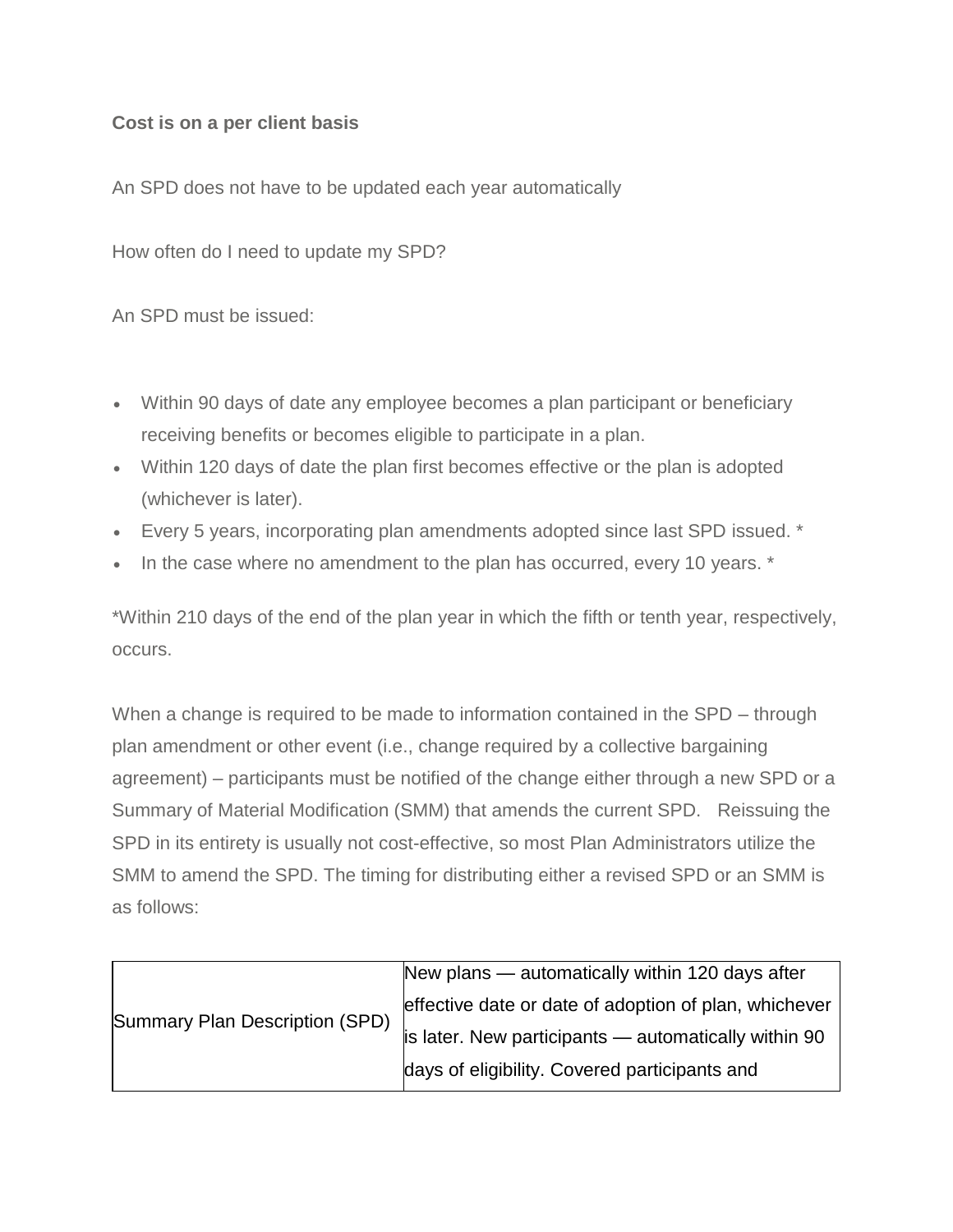|                                  | beneficiaries - within 30 days of request. DOL —    |
|----------------------------------|-----------------------------------------------------|
|                                  | within 30 days of request by the DOL.               |
|                                  | Within 210 days after end of plan year in which     |
| Summary of Material Modification | modification or change was adopted. DOL — within    |
| (SMM) (required when a plan has  | 30 days of request by the DOL. Any change to a      |
| been amended that creates a      | health plan that would be considered by the average |
| change to the SPD for that plan  | plan participant to be an important reduction in    |
| unless a new SPD is used         | covered services or benefits must be disclosed      |
| incorporating the change)        | within 60 days after the date the change was        |
|                                  | adopted.                                            |

For health care plans, an SMM must be issued not later than 60 days after the date of adoption of a plan modification if the change would be considered a reduction in covered services or benefits.

For all other changes, an SMM must be issued not later than 210 days after the close of the plan year in which the modification was adopted. For plan years which are calendar years, the SMM must be distributed no later than July 31 of the year following the adopted change.

There is no prescribed format for creating an SMM. The SMM can replicate the language of the SPD section being revised or simply summarize the change in a few sentences. The SMM should identify that it is a modification to the SPD, the effective date of the change, and that the SMM should be kept with the participant's SPD.

NOTE: The SMM is not required to be sent to any group of participants not affected by the change. For example, if an SMM is being generated due to a change required by a collective bargaining agreement, the SMM can be distributed only to those represented participants affected by the change.

Our agency will provide an intake form to collect all the required data, which will be sent